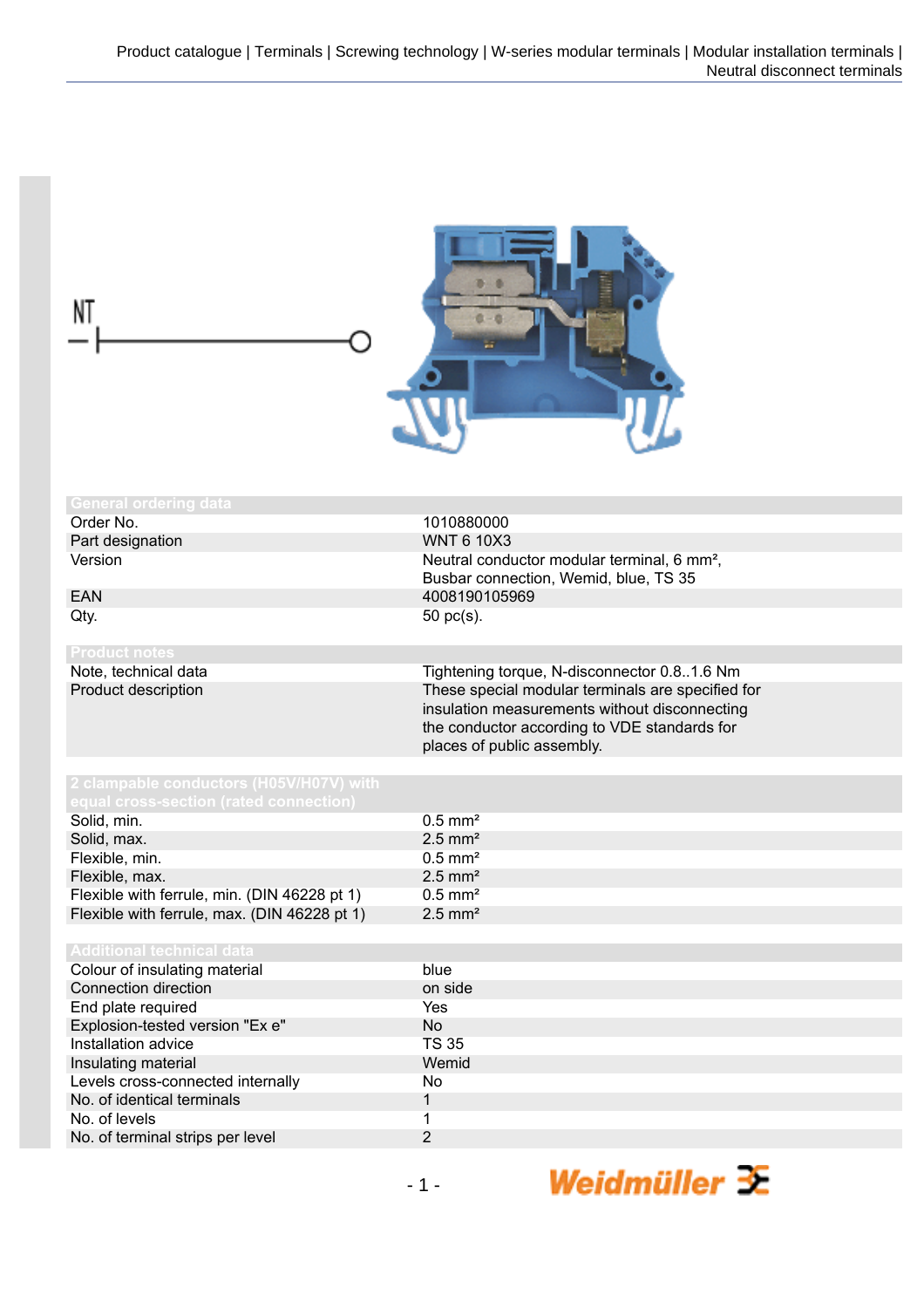| <b>Additional technical data</b>                  |                                       |
|---------------------------------------------------|---------------------------------------|
| Open sides                                        | right                                 |
| Operating temperature range                       | $-50 °C$ , + 120 °C                   |
| Product family                                    | <b>W-Series</b>                       |
| Type of connection                                | Screwed                               |
| Type of mounting                                  | Snap-on                               |
| UL 94 flammability rating of insulation material  | $V-0$                                 |
| Version                                           | Neutral conductor disconnect terminal |
|                                                   |                                       |
| <b>CSA rating data</b>                            |                                       |
| Voltage (CSA)                                     | 600 V                                 |
| <b>CSA</b> current                                | 45 A                                  |
| Min. cross-section (CSA)                          | <b>AWG 20</b>                         |
| Max. cross-section (CSA)                          | AWG <sub>8</sub>                      |
|                                                   |                                       |
| <b>Conductors for clamping (additional</b>        |                                       |
| connection)                                       |                                       |
| Flexible with ferrule, min. (DIN 46228 pt 1)      | $0.5$ mm <sup>2</sup>                 |
| Flexible with ferrule, max. (DIN 46228 pt 1)      | $6 \text{ mm}^2$                      |
|                                                   |                                       |
| <b>Conductors for clamping (rated connection)</b> |                                       |
| Clamping range, min.                              | $0.5$ mm <sup>2</sup>                 |
| Clamping range, max.                              | $10 \text{ mm}^2$                     |
| Type of connection                                | <b>Busbar connection</b>              |
| 2nd type of connection                            | screwed                               |
| Connection direction                              | on side                               |
| No. of connections                                | $\mathbf{1}$                          |
| Stripping length                                  | $12 \, \text{mm}$                     |
| Clamping screw                                    | M 3.5                                 |
| <b>Blade size</b>                                 | 4.0 x 0.8 mm                          |
| Tightening torque range                           | $0.81.2$ Nm                           |
| Torque level with DMS electric screwdriver        | 3                                     |
| Gauge to IEC 60947-1                              | A <sub>5</sub>                        |
| Solid, min.                                       | $0.5$ mm <sup>2</sup>                 |
| Solid, max.                                       | $10 \text{ mm}^2$                     |
| Stranded, min.                                    | $1.5$ mm <sup>2</sup>                 |
| Stranded, max.                                    | $10 \text{ mm}^2$                     |
| Flexible, min.                                    | $0.5$ mm <sup>2</sup>                 |
| Flexible, max.                                    | $10 \text{ mm}^2$                     |
| Flexible with ferrule, min. (DIN 46228/1)         | $0.5$ mm <sup>2</sup>                 |
| Flexible with ferrule, max. (DIN 46228/1)         | $6 \text{ mm}^2$                      |
|                                                   |                                       |
| <b>Dimensions</b>                                 |                                       |
| Width                                             | 7.9 mm                                |
| Height of lowest version                          | 47 mm                                 |
| Length                                            | 60 mm                                 |
| Weight                                            | 20.76 g                               |
| TS 35 offset                                      | 32 mm                                 |
|                                                   |                                       |
| <b>Disconnect terminals</b>                       |                                       |
| Torque level with DMS electric screwdriver        | 3                                     |
|                                                   |                                       |

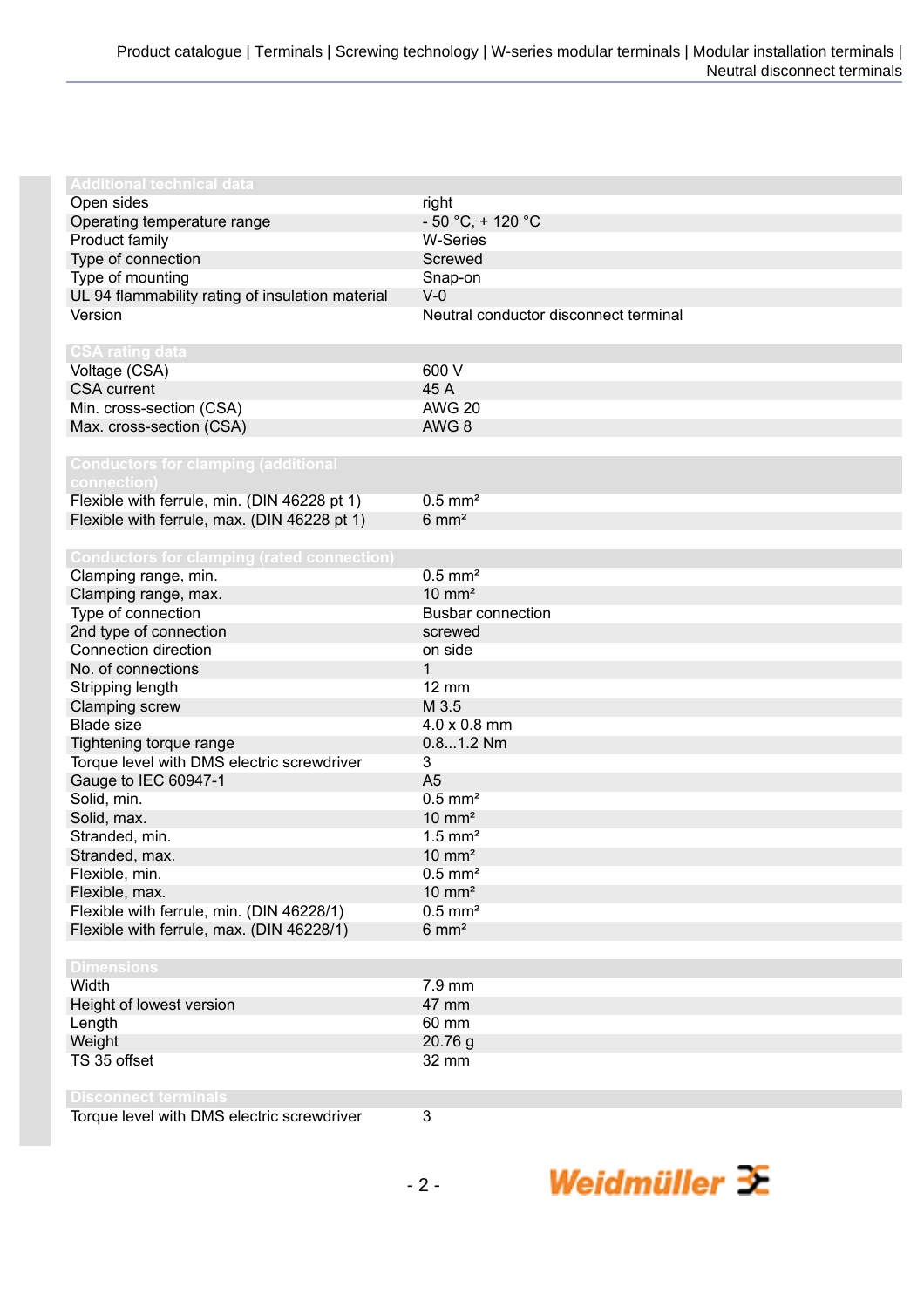| N-conductor disconnect terminal |                  |
|---------------------------------|------------------|
| For N-busbar                    | $3 \times 10$ mm |
| Torque range (B1)               | $0.81.6$ Nm      |
|                                 |                  |
| <b>Rating data</b>              |                  |
| Rated cross-section             | $6 \text{ mm}^2$ |
| Rated voltage                   | 400 V            |
| Rated impulse voltage           | 6 kV             |
| Rated current                   | 41 A             |
| <b>Standards</b>                | IEC 60947-7-1    |
| Current with max. conductor     | 57 A             |
| Pollution severity              | 3                |
|                                 |                  |
| <b>UL</b> rating data           |                  |
| Voltage (UL)                    | 600 V            |
| Current (UL)                    | 45 A             |
| Min. cross-section (UL)         | <b>AWG 20</b>    |
| Max. cross-section (UL)         | AWG 8            |

Approvals institutes

| $E \cup R$                  | <b>By Part</b><br>LEESIVES |
|-----------------------------|----------------------------|
| $\boldsymbol{\theta}$<br>'N |                            |
| ME25                        |                            |

## **Downloads**

STEP 1010880000\_08993\_WNT\_6\_10X3\_STP.stp

Weidmüller  $\mathcal{\mathcal{F}}$ 

| l Classifications |             |
|-------------------|-------------|
| eClass 4.1        | 27-14-11-20 |
| eClass 5.0        | 27-14-11-38 |
| eClass 5.1        | 27-14-11-38 |
|                   |             |

## **Similar products**

|            | Order No. Part designation | <b>Version</b>                                                                                           |
|------------|----------------------------|----------------------------------------------------------------------------------------------------------|
| 1010680000 | WNT 2.5 10X3               | Neutral conductor modular terminal, 2.5 mm <sup>2</sup> , Busbar connection,<br>Wemid, blue, TS 35       |
| 1010600000 | WNT 2.5 10X3 BE            | Neutral conductor modular terminal, 2.5 mm <sup>2</sup> , Busbar connection,<br>Wemid, dark beige, TS 35 |
| 1010780000 | <b>WNT 4 10X3</b>          | Neutral conductor modular terminal, 4 mm <sup>2</sup> , Busbar connection,<br>Wemid, blue, TS 35         |